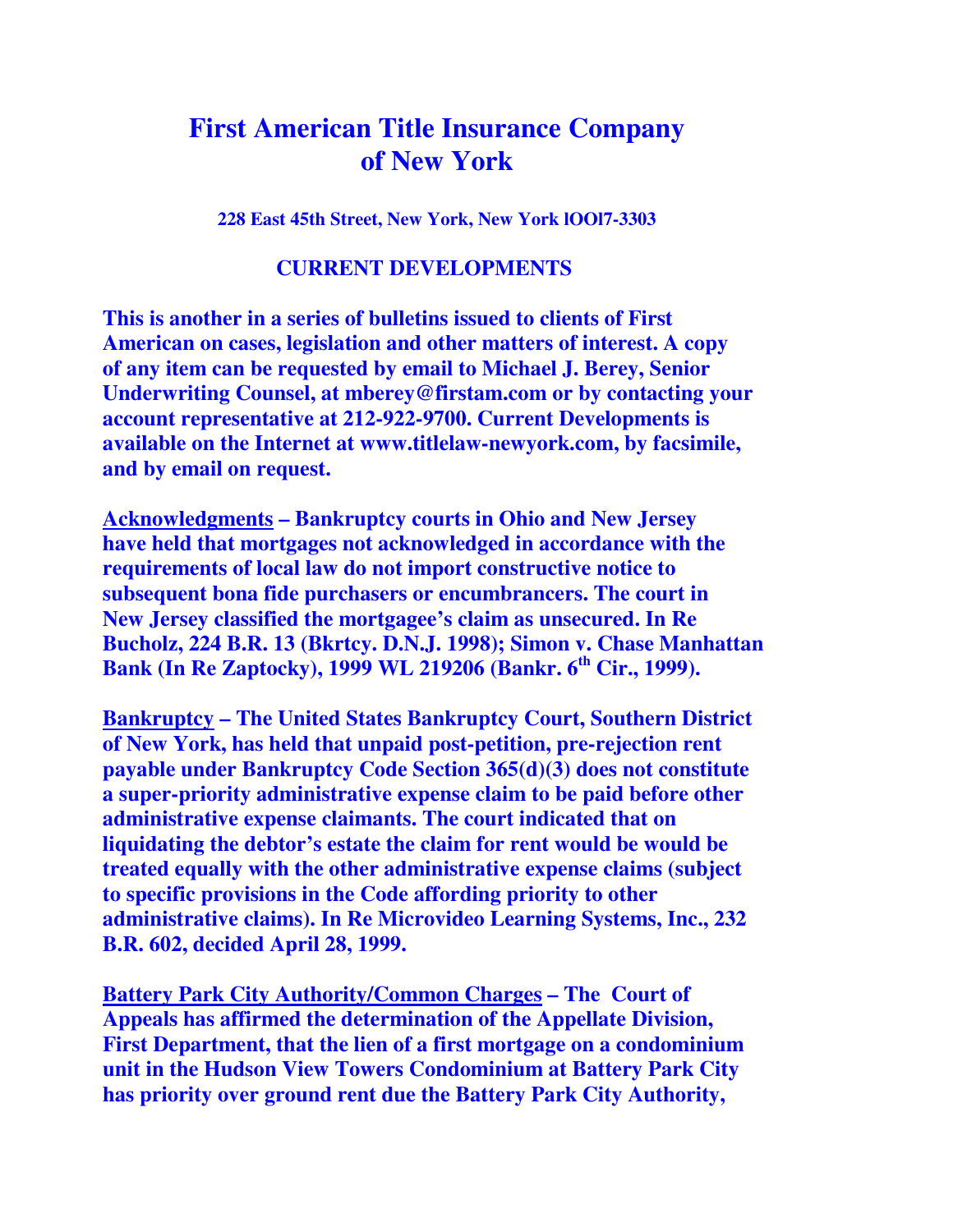**collected by the condominium's Board of Managers from unit owners as common charges. The court's holding is based on application of Condominium Act Section 339-z and its interpretation of provisions of the ground lease and the condominium's organizational documents. The Dime Savings Bank of New York, F.S.B. v. Battery Park City Authority, decided June 3, 1999 and reported in the New York Law Journal on June 4, 1999. Contact Stephen Farber at 212-850-1402 for further information.** 

**Continuing Legal Education – The First American Title Insurance Company of New York has been certified by the New York State Continuing Legal Education Board as an Accredited Provider of continuing legal education in the State of New York for the period of May 10, 1999 – May 10, 2002.** 

**Cooperatives – The Appellate Division, First Department, in a case decided May 27, 1999, has held that a cooperative corporation is prohibited under Business Corporation Law Section 721 from indemnifying directors for bad faith acts violating Civil Rights Laws in connection with the approval of prospective unit purchasers. Biondi v. Beekman Hill House Apartment Corporation, reported in the New York Law Journal on June 3, 1999.** 

**Financing Statements – New York's Department of State has advised that UCC Financing Statements need no longer be submitted in a multipart format since the index card portion and the filer acknowledgment sheets are no longer used by that office. Only one copy of the form (the original or Part I of the standard form) and any attachments to the statement are required. A computer generated image of the first page of the filing is returned as an acknowledgment. For further information contact Jean Partridge at 914-428-3433.** 

**Hospitals – The Court of Appeals, in the case Council of the City of New York v. Giuliani, decided March 30, 1999, has held that the operation of hospitals in New York City organized under the Health and Hospitals Corporation Act (Unconsolidated Laws, Section 7381 et seq.) cannot be subleased to private entities without legislative action. (93 N.Y. 2d 60; 1999 WL 179257 (N.Y.)).**